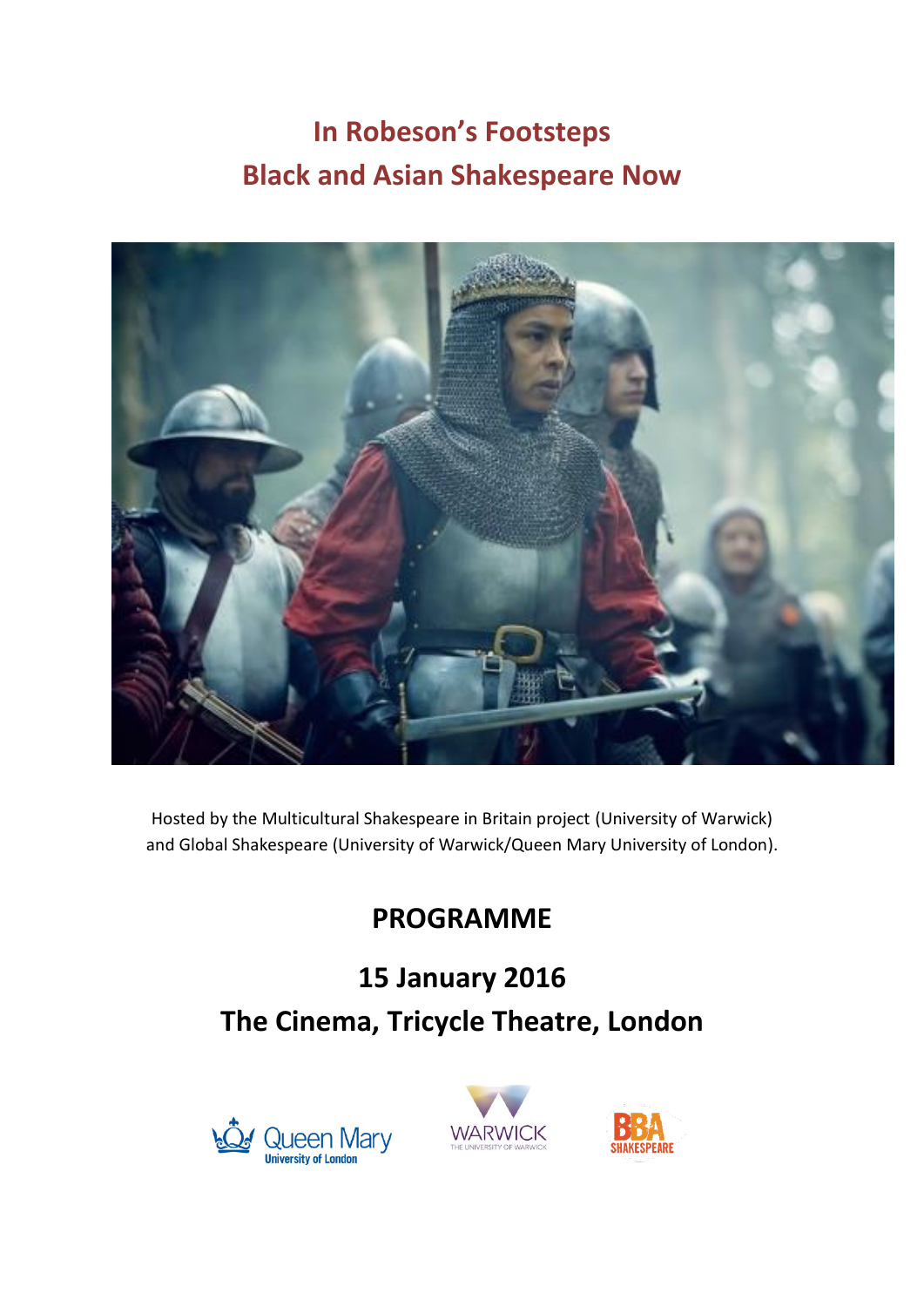### In Robeson's Footsteps: Black and Asian Shakespeare Now

All sessions are in the Cinema unless otherwise noted.

1.00 Refreshments available in the Bar

1.30 Welcome by Professor Tony Howard

1.35 *This Island's Mine: Shakespeare's Communities* Seminar chaired by Professor Ayanna Thompson, George Washington University

3.45 Break for refreshments in the Bar

4.00 *In Robeson's Footsteps* Performed by Rakie Ayola, Nicholas Bailey and Simon Manyonda. Directed by Tom Cornford. Script by Tony Howard. Followed by an open discussion.

5.30 Reception in the Bar. All welcome.

Multicultural Shakespeare would like to acknowledge the special help and support of all participants in today's event; our Honorary Fellows Nicholas Bailey, Suman Bhuchar and Jami Rogers; Delia Jarrett-Macauley, Steve Ranford, Hannah Vickery, Alexander Buxton; Noma Dumezweni, Kobna Holdbrook-Smith, Paterson Joseph, Lucinda Morrison, Dr Daniel Rosenthal; Shakespeare's Globe, the Shakespeare Birthplace Trust, V&A, Donald Cooper.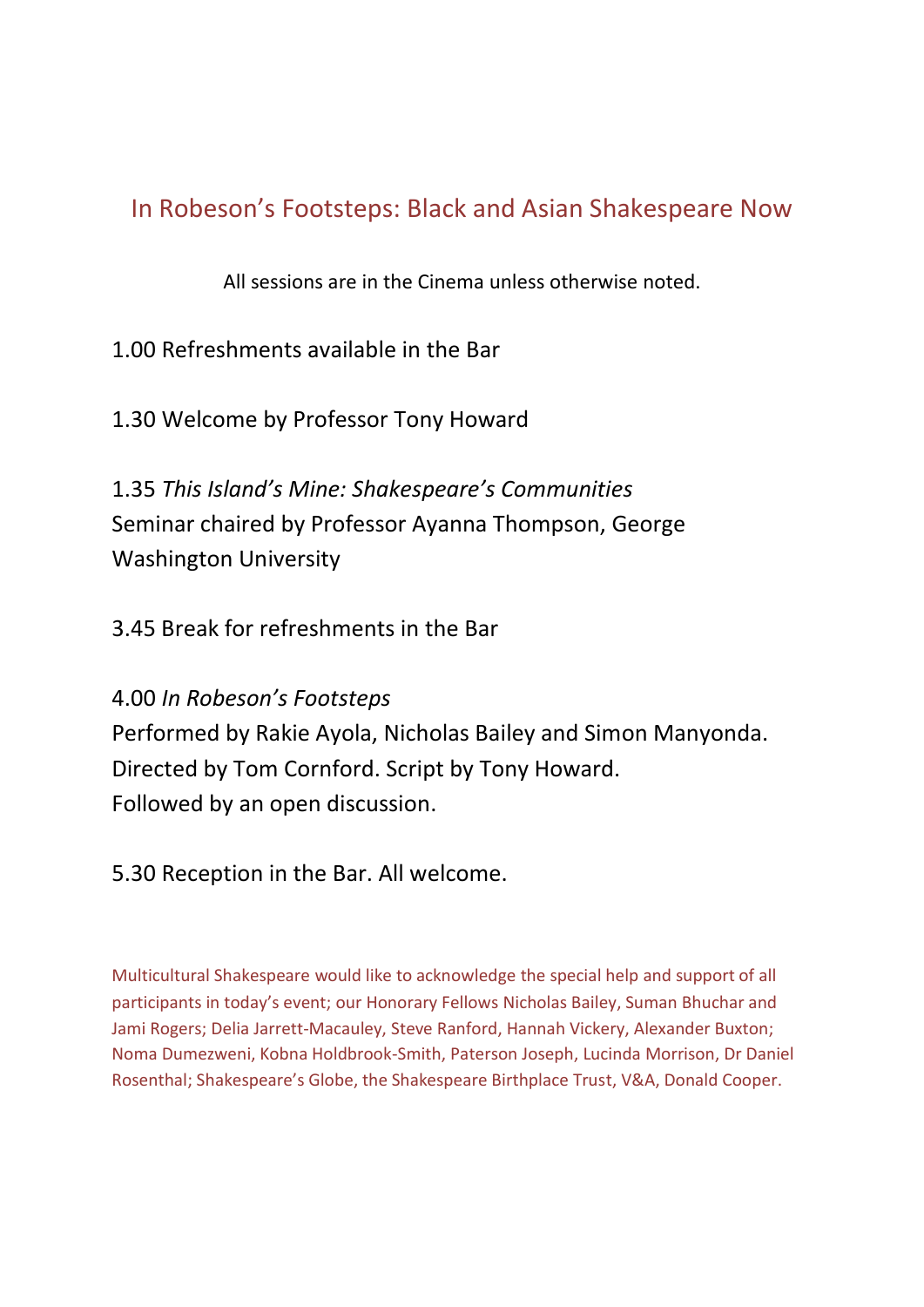### **This Island's Mine: Shakespeare's Communities**

**Professor Tony Howard** (PI, Multicultural Shakespeare in Britain): '"Ariel's Island": How Multicultural Shakespeare Has Challenged, and Changed, Us.'

**Professor David Schalkwyk** (Director, Global Shakespeare): 'Global Shakespeare'.

**Dr Jami Rogers** (Honorary Fellow, Multicultural Shakespeare): 'Uncovering the "black canon": The Findings of the British Black and Asian Shakespeare Performance Database'.

**Ms Sita Thomas** (Researcher, Multicultural Shakespeare): 'Bollywoodizing Shakespeare: Phizzical Productions' Praxis of Theatrical Adaptation'.

**Dr Preti Taneja** (Postdoctoral Research Fellow, Global Shakespeare): 'Who is the wise man and who is the Fool? The importance of buffoonery in Indian Shakespeare'.

#### **In Robeson's Footsteps**

**Rakie Ayola:** her classical roles include Milament (*The Way of the World* -Ian Charleson Award Commendation) Ophelia, Viola, Dido Queen of Carthage, Olivia and Paulina (*The Winter's Tale*, RSC, 2013). In 2016 Rakie will play Goneril in *King Lear* at Manchester Royal Exchange.

**Nicholas Bailey:** He made his professional theatrical debut in *Julius Caesar* in 1994 at the Manchester Royal Exchange. Other Shakespeare credits are *A Winter's Tale* (Royal Exchange); *Hamlet* (Library Theatre Manchester); *King Lear* (BBC and National Theatre); *Macbeth* (Mercury Theatre Colchester).

**Simona Manyonda**: received an Ian Charleson Award Commendation for his work as Lucius in the RSC's *Julius Caesar*; other Shakespeare credits include *Antony and Cleopatra* (Liverpool Playhouse), *A Midsummer Night's Dream* (Filter); *King Lear* (National Theatre), *A Midsummer Night's Dreaming* (RSC).

**Tom Cornford** is a Lecturer in Theatre and Performance at Royal Central School of Speech and Drama, and a director and dramaturg; and has taught acting and directing in the UK, the USA and Germany.